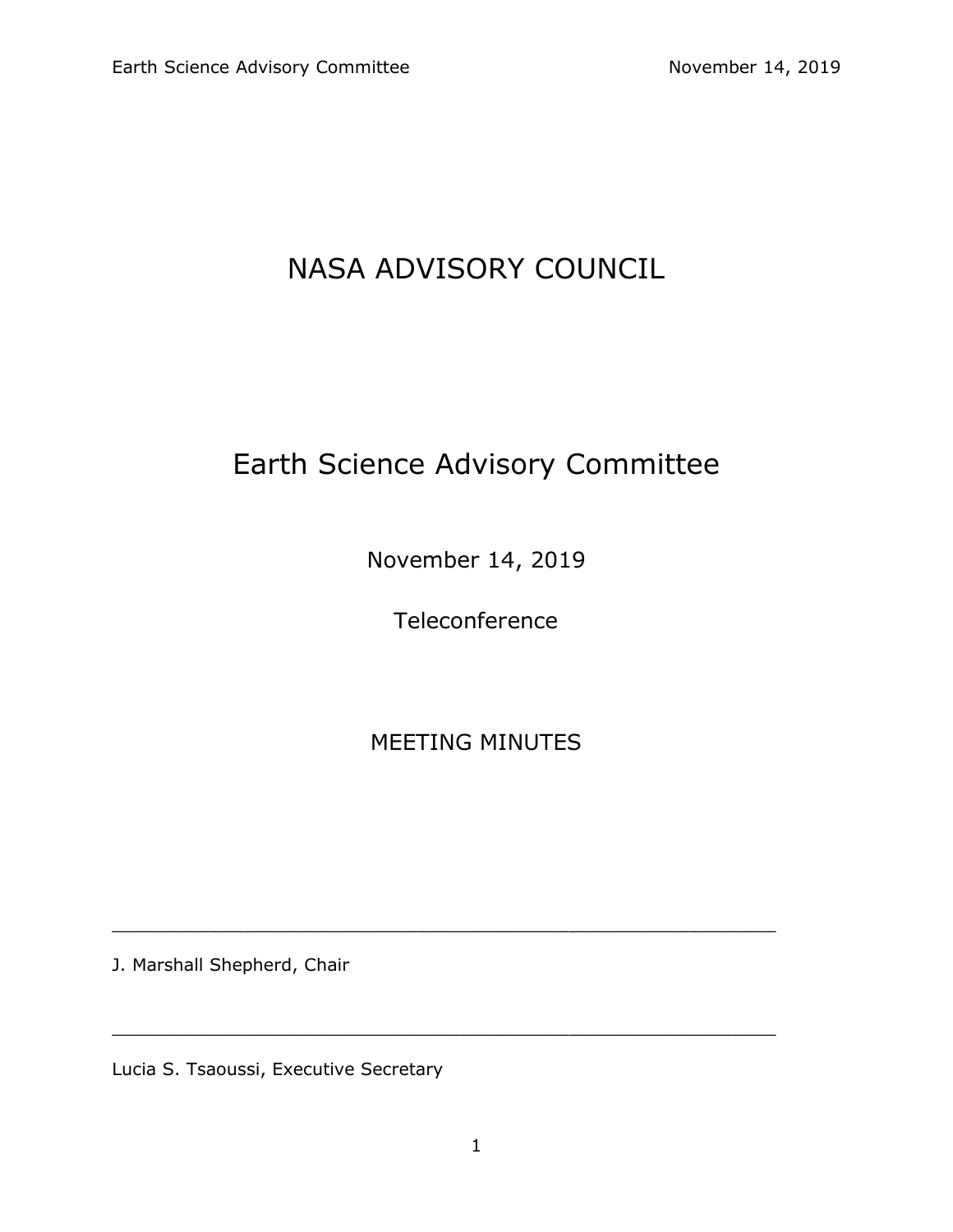## Thursday, November 14, 2019

#### Opening Remarks/Meeting Introduction

Dr. Lucia Tsaoussi, Executive Secretary of the Earth Science Advisory Committee (ESAC), explained that the ESAC had gone from 20 members to 14, and would be going down to the designated size of 10. Dr. Tsaoussi noted that this telecon was a Federal Advisory Committee Act (FACA) meeting, which was open to the public. Minutes were being taken and will be posted online.

The purpose of the telecon was to discuss the Government Performance and Results Act (GPRA) Modernization Act (GPRAMA) ratings. NASA's Earth Science Division (ESD) had generated some background documents, which the members updated. There were six focus areas, which ESAC would discuss prior to providing a rating for each. The Science Mission Directorate (SMD) criteria for GPRAMA voting are as follows:

- Green Expectations for the research program fully met in context of resources invested.
- Yellow Some notable or significant shortfalls, but some worthy scientific advancements achieved.
- Red Major disappointments or shortfalls in scientific outcomes, uncompensated by other unusually positive results.

#### GPRAMA Discussion

Dr. Marshall Shepherd opened the discussion by asking the ESAC members to present their conclusions on their designated Focus Area write-ups.

The Climate Variability and Change focus area research seeks to describe, understand, and predict the ways in which Earth's ocean, atmosphere, land, and ice interact and influence Earth's climate over a wide range of time scales, in order to better predict changes in the Earth's climate from sub-seasonal to multidecadal time scales.

Overall, the draft received good feedback. Dr. Joughin noted the need for some small edits, and Dr. Tsaoussi explained that ESAC members would have an opportunity to edit and wordsmith. Dr. Joughin was also concerned that ice was split between the cryo part and the Earth system modelling, which was fine, but it might be a good idea to note the split. Dr. Ray Schmitt said that this is the best GPRAMA write-up he has seen, but it did seem somewhat disjointed to have ice here and in the modeling section.

Dr. Anastasia Romanou agreed that the draft was a very nice and thorough overview of recent publications, well-done and clearly written despite minor spelling issues. Her concern is that there are unclear categorizations, like ice sheet processes, which is a completely separate section from the ice sheet and supra- and subglacial water. She wondered if there might be a programmatic reason for the split. Regardless, she felt that global glacial change should be a different section. Also, some of the work on ocean atmosphere interruptions affecting precipitation rate over land, should be merged with ice sheet coupling. However, the piece was very well done overall.

Dr. Shepherd moved that ESAC approve a recommendation of Green for this focus area. All members on the call concurred for a unanimous vote.

ESAC discussed the Carbon Cycle and Ecosystems focus area next. This focus area supports research to improve understanding of the cycling of carbon in reservoirs and ecosystems as it changes naturally, is changed by humans, and is affected by climate change.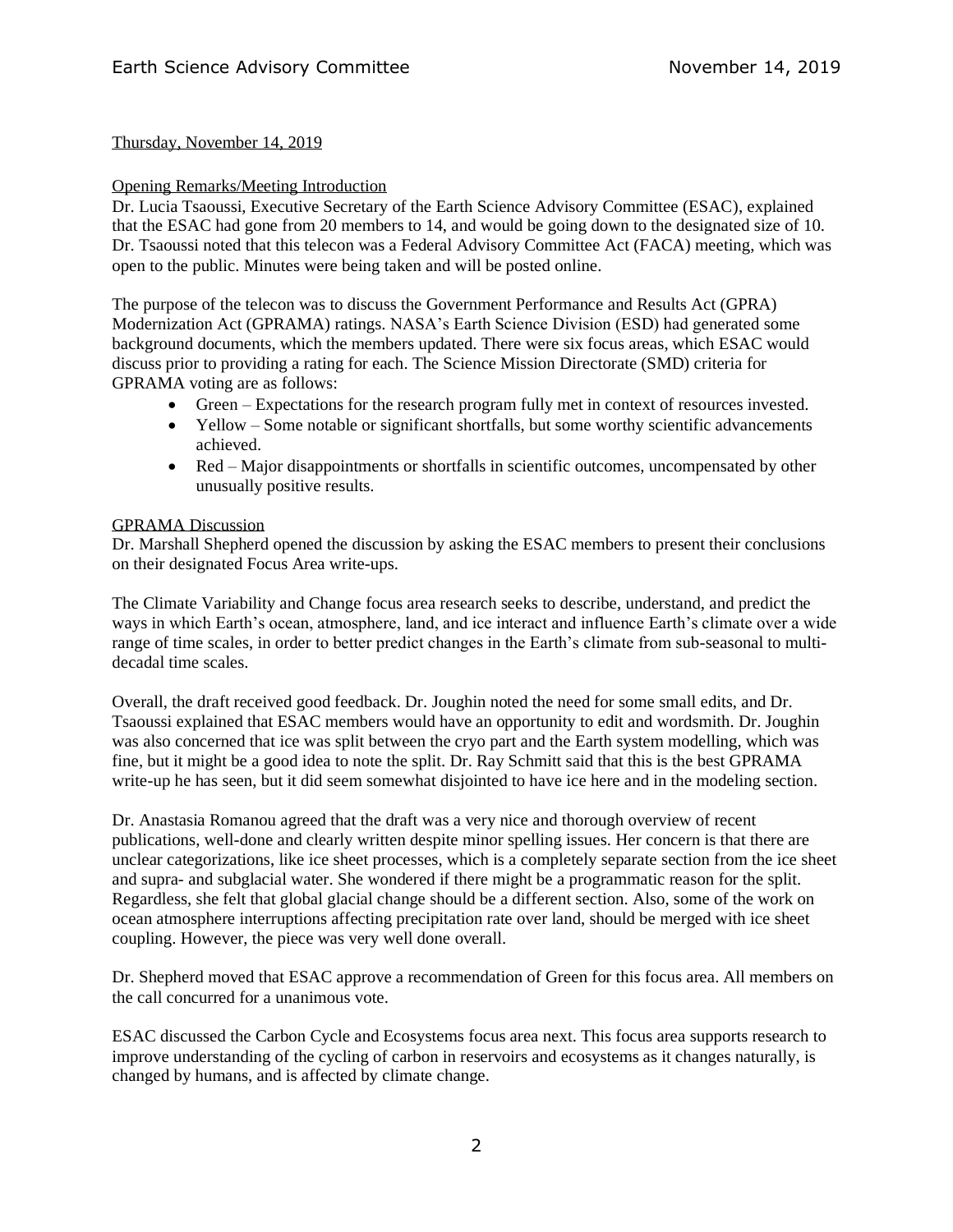Dr. Lucy Hutyra thought it was a good, comprehensive report. In the first section, the first paragraph opens with a statement about the release of the second State of Carbon Cycle Science report. That is true but it is neither mentioned again nor described in more detail. She also found font and typo issues. Otherwise it was very well harmonized. Dr. Nancy Glenn agreed. She asked if they should mention the Ice, Cloud, and Land Elevation Satellite-2 (ICESat-2) from a vegetation perspective, noting that there has been some nice work on that. Dr. Tsaoussi asked that she add a few sentences or a reference in her edit. Dr. Glenn also noted that there was no mention of the ECOsystem Spaceborne Thermal Radiometer Experiment on Space Station (ECOSTRESS) mission in this report, and she would like a couple of sentences about it. Dr. Tsaoussi said that there are not yet any publications on it, though ESD can look at it. Dr. Woody Turner confirmed that it is a little early on the publication side. There have been some press releases but not much else. Dr. Glenn thought they might be able to mention ECOSTRESS in the sentence about the ICESat launch. She had a few minor edits as well. Dr. Colleen Mouw thought the piece was well-compiled. Dr. Romanou observed that the carbon cycle is also mentioned elsewhere.

Dr. Shepherd asked about the timeframe being covered. Dr. Tsaoussi explained that it is officially Fiscal Year 2019 (FY19), which would cover Oct. 1, 2018, to Sept. 30, 2019. However, this is not exact, in that GPRAMA sometimes does not capture the precise dates of the fiscal year, and there is some grey area. It is important to not overlap results from one year to the next, and she gave the example of reporting the same publication twice.

As there were no more comments on this section, Dr. Shepherd recommended a Green rating, which the members confirmed.

The next focus area, Weather and Atmospheric Dynamics, seeks to improve understanding of the fundamental processes that drive weather. This focus area supports research to obtain measurements of the atmosphere that help improve weather predictions from the local through global scales. The focus area helps improve knowledge of the fundamental processes that drive these systems and inform the operational infrastructure upon which other federal agencies rely.

Dr. Shepherd thought it was a well-written section, though he noted that all of the acronyms needed to be spelled out. He also disagreed with including lightning under "extreme events." Dr. Sara Tucker agreed that it was a good draft and thought the report does a good job of showing data from missions that are hitting their stride and producing great results. It would be good to add a line about how NASA Global Modeling and Assimilation Office (GMAO) is working on wind optimization. In addition, the Cyclone Global Navigation Satellite System (CYGNSS) is getting great data and interesting science after overcoming some initial obstacles. Otherwise, she had just a few wordsmithing and typo issues that she would submit.

Dr. Shepherd asked if there were any objections to a recommendation of Green. As there were none, that was the assigned rating.

Through the Atmospheric Composition focus area, NASA conducts research on the composition of Earth's atmosphere, including its chemical and physical properties, energy budget, and air quality. This research improves society's ability to predict how future changes in atmospheric composition will affect climate, weather, and air quality.

Dr. Andrew Dessler thought the draft was impressive. He noted that among the four key areas covered was aerosols and cloud radiative effects. The field is far from closure on the problem, which is a big part of the Aerosol and Cloud, Convection, and Precipitation (ACCP) observing systems project. Air quality research has been one of NASA's high points. He was pleased to see the connection to human impact and how people react to it. There is great progress on air pollution, and sections on greenhouse gases and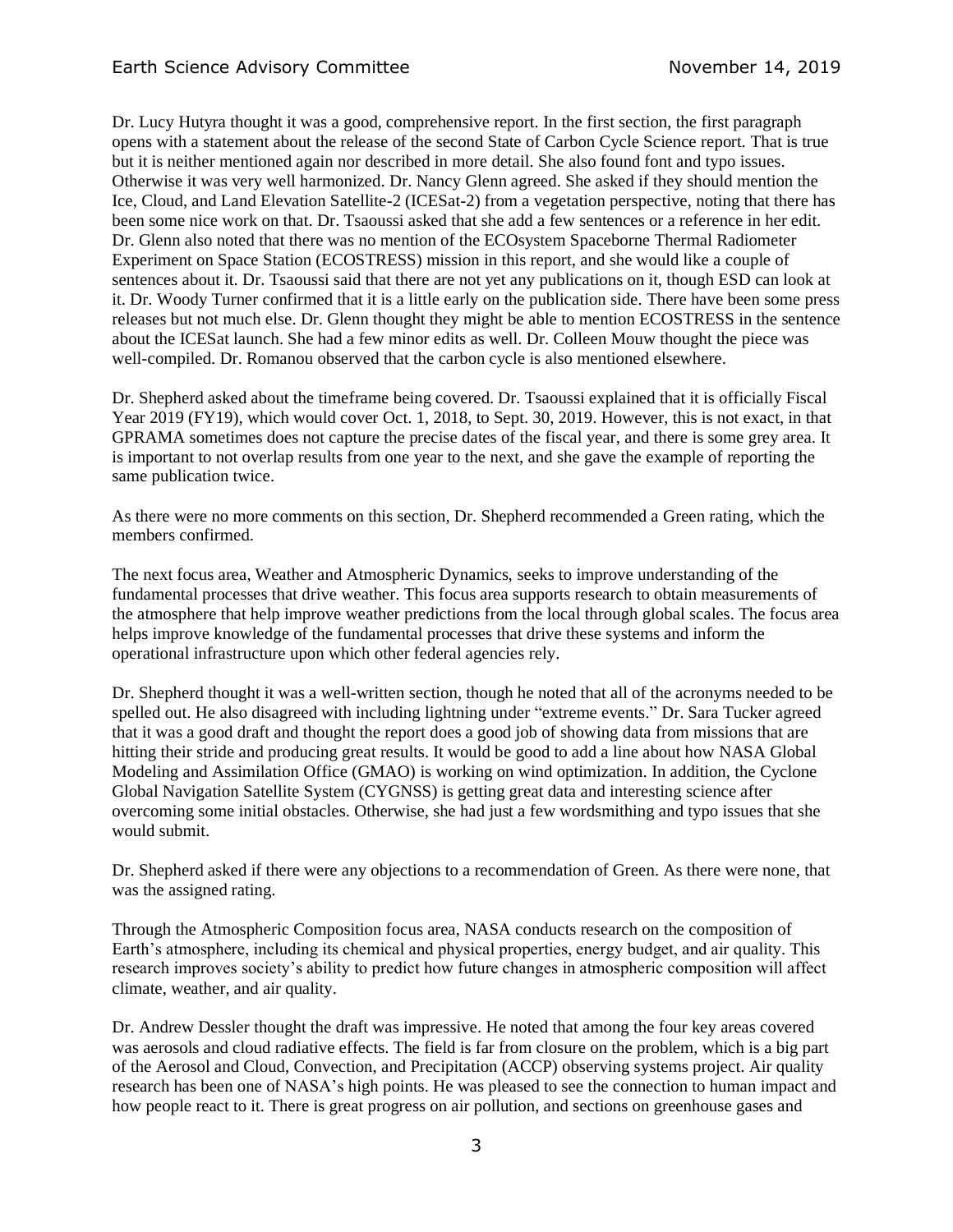## Earth Science Advisory Committee November 14, 2019

highlights from Orbiting Carbon Observatory -2 (OCO-2). Finally, there is good discussion of the upper atmosphere and ozone depletion. He likes the observation that China still produces F11 and F12, which shows how good the treaty is. There were some suborbital activities that were very successful. He was very impressed.

Dr. Daven Henze said it was very clear. One section that focused on air quality over south Korea was duplicated further on. Regarding airborne activities, he did not see anything on fire air quality. Dr. Barry Lefer agreed to add a few sentences on it, and thanked Dr. Henze for catching the disconnect on the Korea-United States Air Quality (KORUS-AQ). Dr. Henze added that the air quality overview section highlights the pending value of the Tropospheric Emissions: Monitoring Pollution (TEMPO) mission. Given our air quality concerns and the data from TEMPO, it would be worthwhile to clarify the impact on premature deaths. It was agreed that this is easy to fix.

Dr. Shepherd held the vote, and the Committee agreed on a rating of Green.

The Water and Energy Cycle focus area studies the distribution, transport, and transformation of water and energy within the Earth system. Research includes defining global precipitation, reducing the uncertainties of estimates of water and energy budget terms, and having a strong focus on improving remote sensing techniques for land water stores and fluxes.

Dr. Ying Fan Reinfelder said that the section was quite comprehensive, and she is amazed at how much is going on. The piece had a good structure on water cycle dynamics. It is good to highlight the cross-cutting components as ESD did. It was also noteworthy that they pulled used high-profile journals to highlight achievements. She wondered if there is a cross-division report that can highlight the most exciting achievements of the year. There is a lot of press addressing space science, but she felt that the public does not hear much about ESD. That could be addressed by highlighting the cross-divisional areas. Dr. Shepherd agreed. Dr. Tsaoussi said that there are AGU sessions and other such groups that highlight this work and report out on it. NASA reports through a number of different venues. It was noted that NASA had previously selected the top 10 research accomplishments and could do something similar again. However, that is separate. The GPRAMA report has a structure that separates activities by division, but NASA does not want to stovepipe otherwise.

Dr. Jasmeet Judge liked that the report highlighted synergies between different missions, showing that the missions work better in combination. She made some edits. She agreed that the acronyms all need to be spelled out, but it was well written and she loved reading the highlights. She recommended a Green rating, as did Dr. Reinfelder.

Dr. Shepherd took the vote on the rating, and all members agreed on Green.

The Earth Surface and Interior focus area supports research and analysis of solid-Earth processes and properties from crust to core. This includes providing the space geodetic observations and products foundational to many space missions.

Dr. Thomas Herring thought the summary presented a nice blending of space assets to evaluate solid-Earth activities and characteristics. There has been some good cross-fertilization, and progress has been good. Regarding the Space Geodesy Project (SGP), it would be nice if it went faster, but it is moving. He would vote for Green. It was noted that the SGP launch date is January, 2022, but some slippage is likely. Dr. Roland Burgmann said he agreed with Dr. Herring's thoughts. He really liked the balance among the components and the progress shown, and the presentation was accessible. Things are looking good for the future, as there are data from various types of platforms and different types of measurements. These come together to build the basis for some exciting science.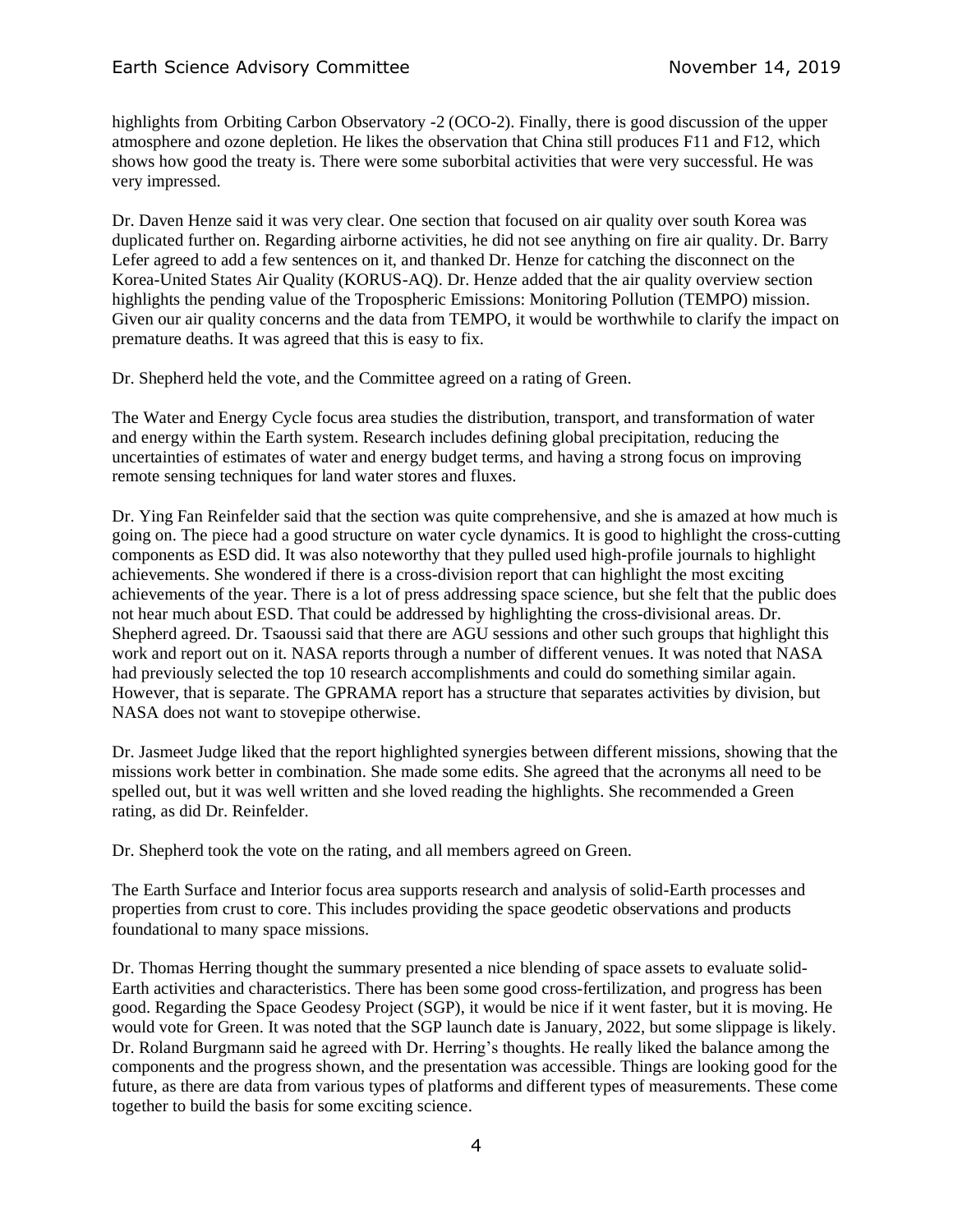Dr. Shepherd asked if ESAC recommended a Green rating; all members agreed.

Dr. Tsaoussi said that they had concluded this year's assessment. She asked that members with edits or comments please make them in the file or send them to her. The finalized document will go on the website.

The next in-person meeting is in February, 2020, and she would send a poll to select dates, will focus on the update to the Decadal Survey. She asked that members send any ideas for agenda items to her via email. If you have ideas for agenda, please email her. Dr. Schmitt asked that she please avoid the February Ocean Science meeting, February 17-21.

Adjourn

The meeting was adjourned at 4:19 p.m.